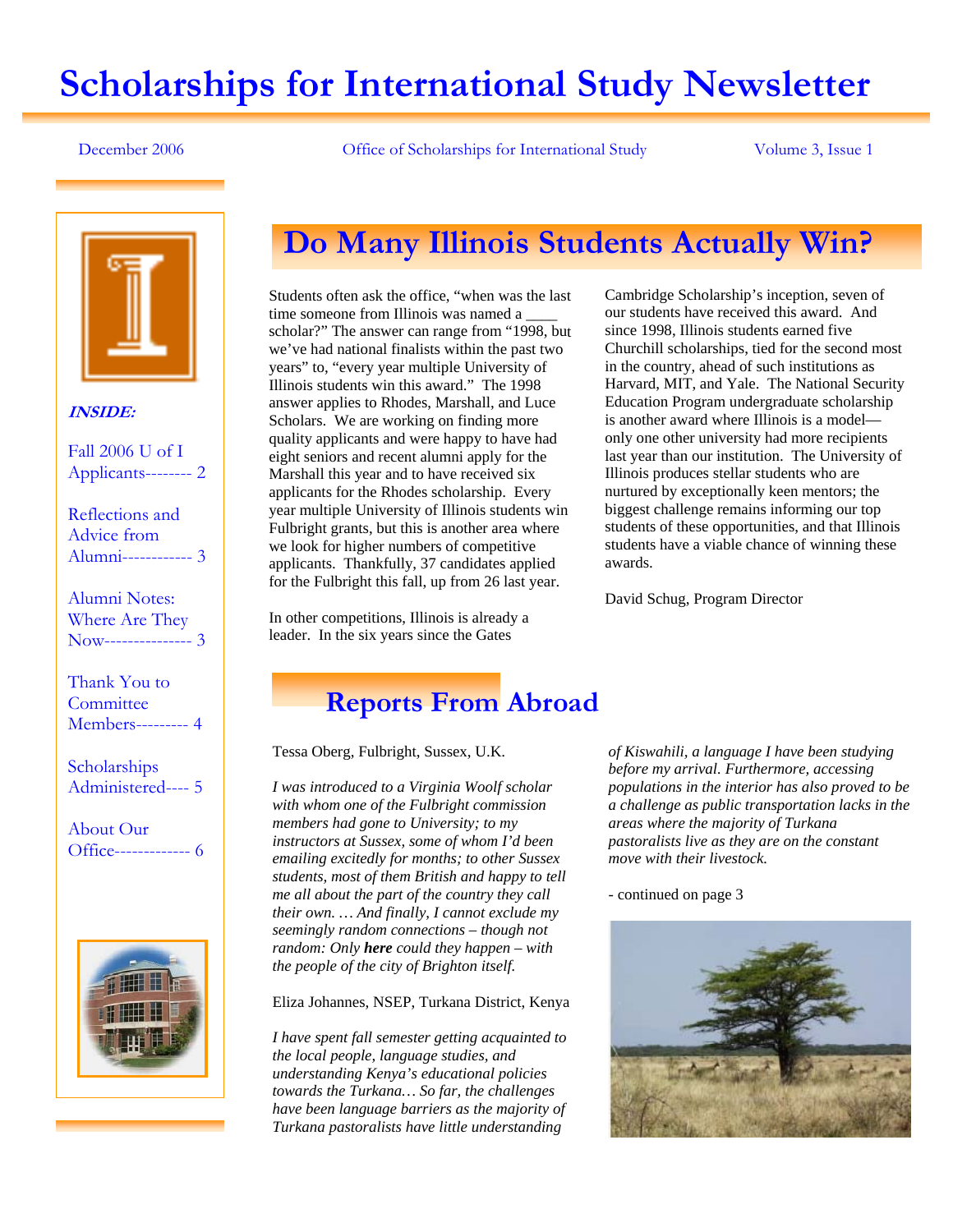

### **SISN** Page 2 of 6

# **Fall 2006 University of Illinois Applicants**

We congratulate the following applicants who took the time to reflect, write, ponder, write, dream, write, research, write, soul search, write, and submit an application for a prestigious international scholarship in the fall of 2006. We wish these candidates success in their future endeavors and hope to count some among our scholarships alumni!

#### **Fulbright Grant**

Jeffrey Ahlman History, Ghana Abram Bicksler Biology, Kenya Andrew Demshuk History, Germany Jennifer Halvorson Design, Denmark Rachel Hillmer Physics, Australia Elana Jakel History, Ukraine Jessica Kamm History, Germany David Kikuchi Ecology, Peru Rebecca Nickerson History, Japan Rashelle Roos Sculpture, Turkey Brian Yates History, Ethiopia

Valerie Brandt Biology, United Kingdom Kimberly Davis Music (Piano), Mexico Erin Evans Religion, United Kingdom Elizabeth Gansen Communications, Chile Danielle Garrison Teaching English, France Victoria Ger Environmental Studies, Peru Megan Gilmore Teaching English, Brazil Angela Glaros Anthropology, Greece Cory Hahn Teaching English, Brazil Lori Haymon Philosophy, New Zealand Jacob Hustedt English, United Kingdom Scott Kathrein Mathematics, United Kingdom Richard Komaiko Economics, Hong Kong Natalie Laczek Environmental Studies, Poland Grace Lee **International Relations**, China Amber Lindholm Communications, Germany Danielle Macomber Teaching English, Argentina Harmony Neal Creative Writing, Trinidad & Tobago Sarah Park Library Science, South Korea Nicole Pivato Teaching English, Spain Neil Reimer Teaching English, Malaysia Jason Ritchie Anthropology, Israel Daniel Rudin Teaching English, South Korea Miloney Thakrar Women's Studies, United Kingdom Mark Wehling Teaching English, Germany Alexis Whittington Teaching English, Germany

#### **Churchill Scholarship, Cambridge**

Valerie Brandt Human Nutrition Ben Kaduk Chemistry Scott Kathrein Mathematics Kara Lamb Mathematics Kevin Vaishnav Chemical Engineering

#### **Gates Cambridge Scholarship, Cambridge**

**Jimmy Antia** International Relations Valerie Brandt Human Nutrition Rachel Hillmer Mathematics Ben Kaduk Chemistry Scott Kathrein Mathematics Kara Lamb Mathematics Evan Rosenfeld Bio Science Enterprise Kevin Vaishnav Chemical Engineering Brock Williams Economics

#### **Marshall Scholarship**

Valerie Brandt Human Nutrition, Cambridge Jacob Hustedt Literature and Culture, Sussex Richard Komaiko Global Market Economics, London School of Economics Evan Rosenfeld Computational Biology, Cambridge Daniel Rudin Fine Arts, Chelsea College Karin Suni Text and Performance, King's College Miloney Thakrar Gender and Social Policy, London School of Economics Brock Williams Public Financial Policy, London School of Economics

### **Mitchell Scholarship**

Brock Williams Developmental Studies, University of

#### **Rhodes Scholarship, Oxford**

Alan Fleming Fine Arts Jacob Hustedt English Richard Komaiko Economics Anne McClure Educational Studies Evan Rosenfeld Biomedical Engineering Brock Williams Economics

#### **Luce Scholars Program**

| Jimmy Antia  | Alum, International Conflict    |
|--------------|---------------------------------|
| Ryan Dick    | M of Arch, Architecture         |
| Ami Novoryta | Alum, Educational Policy        |
| Miriam Young | B.A., International Development |

Dublin

Applications for the National Security Education Program are due on January 18, 2007.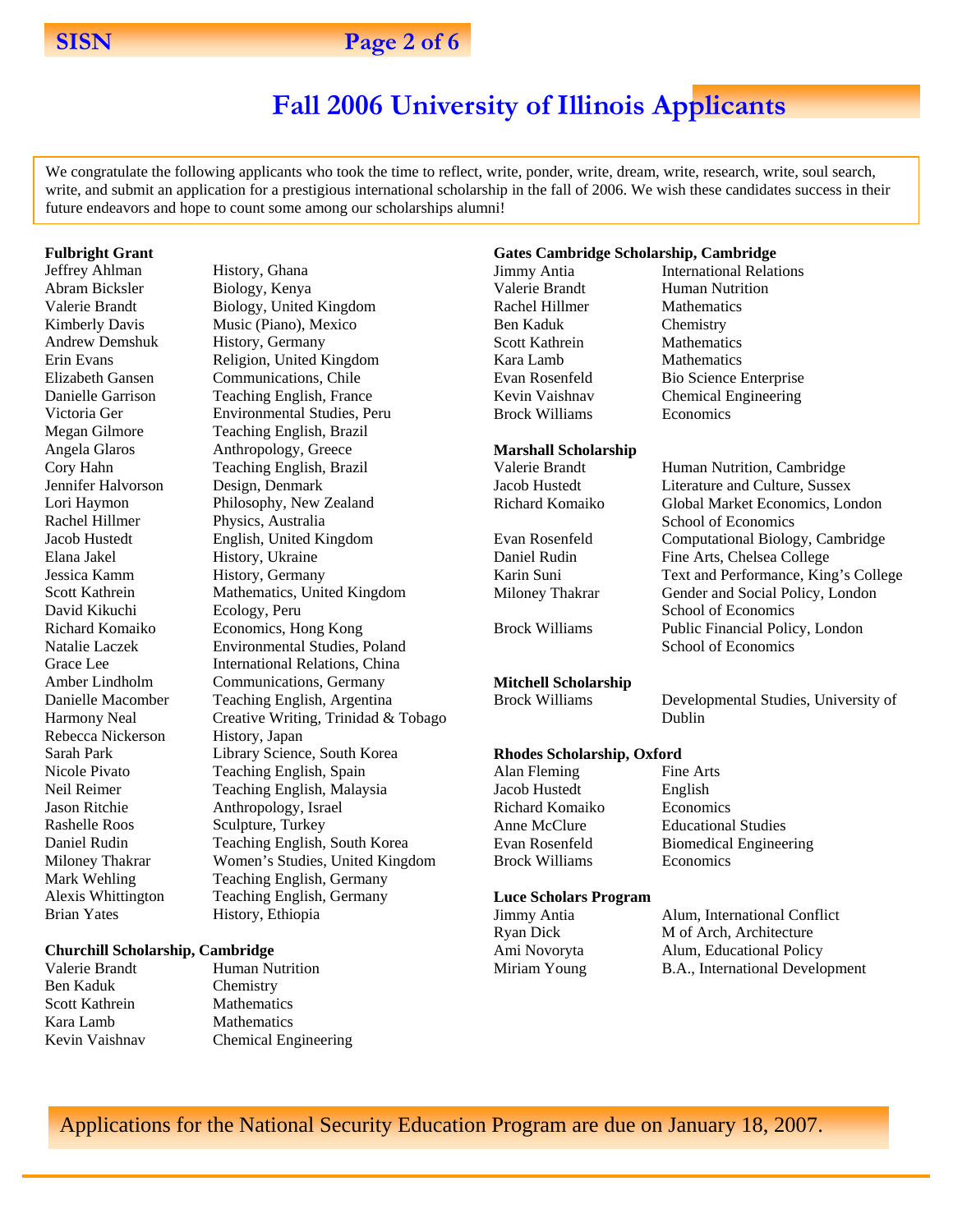# **Reflections and Advice from Illinois Scholarship Alumni**

We asked various Illinois alumni who were awarded prestigious international scholarships to muse a bit on their experiences. Here are some illustrative quotes:

#### **What is your memory or what are a couple of salient memories of the campus scholarship process?**

*I figured that writing only two pages for the proposal would be easy after two years of law school. How wrong I was. Seventeen drafts later, my application was ready. The Office of Scholarships for International Study at Illinois … was an incredible help throughout the entire process.* 

*This is the one opportunity you'll have to do what you always wanted to do – so just go for it. Also the people who apply for Fulbright are just like you.* 

*I applied for the Marshall my senior year here on campus and didn't make the cut and then tried again after I was a working professional. Having gone through the process the first time prepared me for the second time.* 

*The most salient memory for me is by far the relief of submitting the application, knowing that it's submitted on time and going to be given full consideration. The awards ceremony was also nice, and of course getting the first check!* 

#### **Looking back, what tips do you have for future applicants?**

*Beyond the obvious need to be very careful about keeping track of deadlines, I would echo past scholars' tips on the personal statement. It is important to highlight your academic strengths, but it is even more critical to talk about how you are a well-*

*"Applicants need a sense of passion to make it through the lengthy application process"* 

*rounded person. I would advise future applicants to draw from recent and less recent life experiences to demonstrate how you and your proposal can contribute to change in the world.* 

*Find someone on the faculty who had the scholarship you're applying for and talk to him or her about the experience. Also, study up on the institution and program you're planning to join.* 

- continued on page 5

# **Where Are They Now?** Reports - *continued*

**Donald W. Garner** (awarded Fulbright to European Union in 2000) obtained a Master of Laws (LL.M.) at the Katholieke Universiteit in Leuven, Belgium, after graduating cum laude from the University of Illinois College of Law, where he served as Chief Justice of the Moot Court. Currently, Don runs an immigration law firm in Chicago, where he assists companies and individuals with U.S. immigration issues. He is President of the Rotary Club of Chicago, and served the last two years as President of the Chicago Chapter of the Fulbright Association.

**James Yesinowski** (awarded Churchill 1971) is at the Naval Research Laboratory in the Chemistry Division doing basic research in Nuclear Magnetic Resonance (NMR) spectroscopy, currently of the important "new" semiconductor Gallium nitride, and has been involved with carrying out the first deep-sea NMR experiments, of methane gas hydrates that are found beneath the ocean floor. James has maintained contact with Harold Epstein of the Churchill Foundation, and participated in the selection process twice.

**Khizer Husain** Since receiving the NSEP for Cairo in Arabic studies and Fulbright to the U.K. in health policy (1997/98), he has been involved in a few healthcare consulting agencies. Most recently, he works for a 750-employee group called The Advisory Board Company based in Washington D.C. helping hospitals in strategic planning. As a side interest, he has been researching the feasibility of a multicultural retirement complex that serves the need of the Muslim American community.

Alyssa Walsh, NSEP, Cairo, Egypt:

*The culture of Egypt will undoubtedly present any Study Abroad student with some difficulties, as it differs vastly from life in Western societies. However, each cultural difference can be seen as a learning opportunity and a chance to challenge your worldview and adapt to something new. One thing I have learned here is that you do not have to agree with all the new customs and ways of life that you are exposed to in a foreign country – you should simply try to understand them. An example is the hijab (veil) in Egypt. While I do not necessarily agree with the reasons for which it is worn by women, I accept these reasons as valid. I can now look at this issue from an Egyptian point of view, and that is good enough.*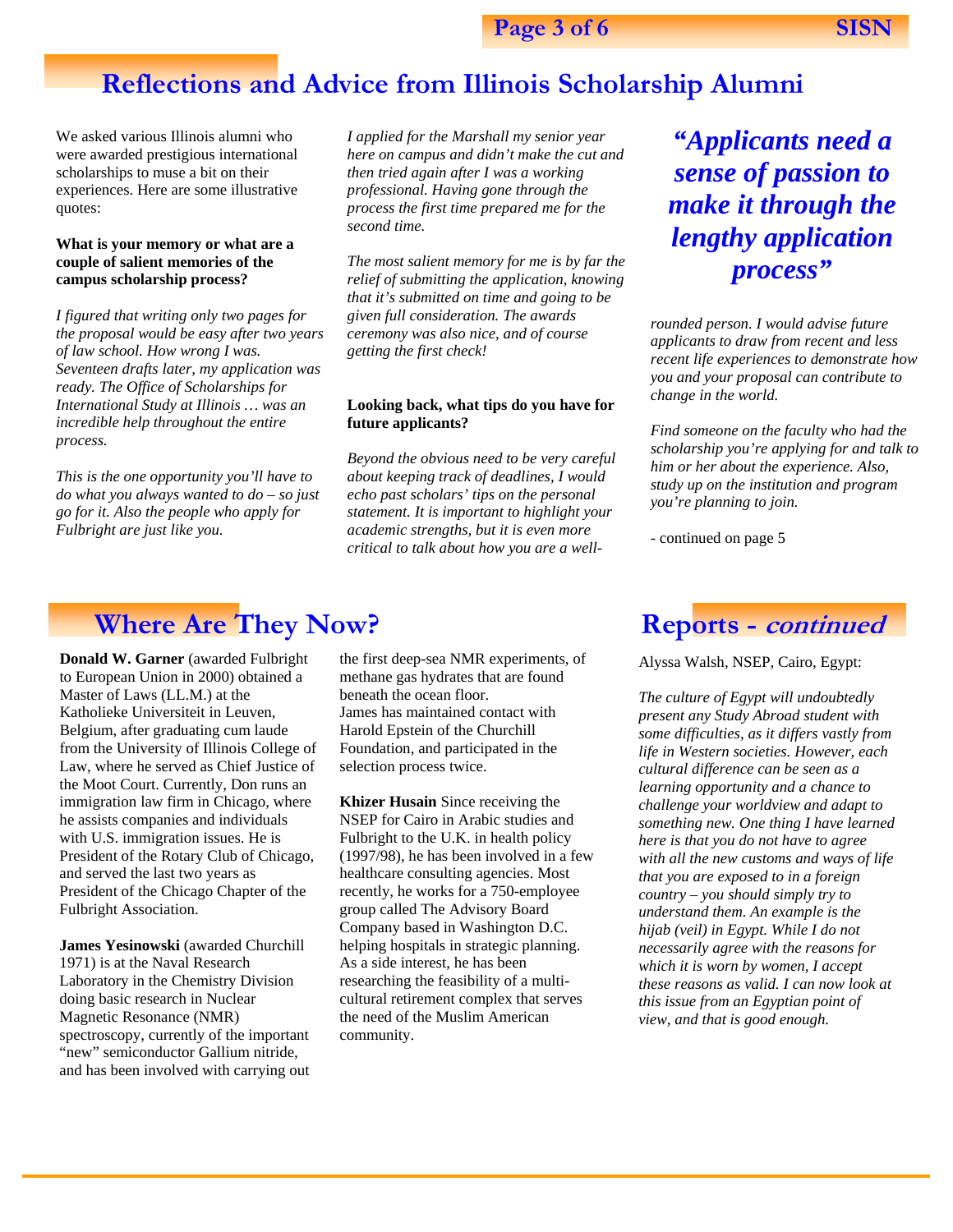## **Committee Members Make It Happen**

Students at Illinois are fortunate to have numerous exceptional faculty and staff devoted to the scholarships process. Committee members spend hours reviewing applications, engaging with candidates in interviews, and providing insightful feedback to assist in the revision process. We greatly appreciate those who served on prestigious international scholarship committees in the last six months.



Prof. of Economics

### **2006 Priority Application Reviewers**

Ruth Aguilera **Assoc.** Prof. of Business Administration<br>Werner Baer Prof. of Economics

Anthony Leggett Prof. of Physics<br>Ty Newell Asst. Dean Engi Mark Steinberg Prof. of History

Maimouna Barro Asst. Director Center for African Studies Matti Bunzl Assoc. Prof. of Anthropology Robin Douglas Asst. Prof. of Art & Design Monica Fountain Asst. Director of Development, University High School David Goodman Prof. of East Asian Languages and **Cultures** Caroline Hibbard Assoc. Prof. of History Jonathan Higdon Prof. of Chemical Engineering Nils Jacobsen Assoc. Prof. of History Asst. Dean Engineering Administration Deborah Richie Asst. Dean Graduate College Penny Soskin Asst. Dean Liberal Arts & Sciences Charles Zukoski Vice Chancellor for Research

#### **2006 Churchill Scholarship Campus Selection Committee**

Heini Halberstam Prof. Emeritus of Mathematics Jonathan Higdon Prof. of Chemical Engineering Peter Orlean Prof. of Microbiology Derek Robinson Prof. of Mathematics

#### **2006 Luce Campus Selection Committee**

Clark Cunningham Prof. Emeritus of Anthropology Gale Summerfield Director of Women and Gender in Global Perspectives Paul Vaaler Assoc. Prof. of International **Business** 

#### **2006 International Scholarships Campus Selection Committee (Gates, Marshall, Mitchell, and Rhodes)**

| Marilyn Booth          | Assoc Prof. of Comparative and World |
|------------------------|--------------------------------------|
|                        | Literature                           |
| Monica Fountain        | Asst. Director of Development,       |
|                        | University High School               |
| Caroline Hibbard       | Prof. of History                     |
| Jonathan Higdon        | Prof. of Chemical Engineering        |
| <b>Anthony Leggett</b> | Prof. of Physics                     |
|                        |                                      |

#### **2006 University Fulbright Interview Committees**

Eugene Avrutin Asst. Prof. of History Ercan Balci Lecturer, Linguistics Thomas Bassett Prof. of Geography Elabbas Benmamoun Prof. of Linguistics Eyamba Bokamba Prof. of Linguistics Chip Bruce Prof. of Library Science Stephanie Ceman Asst. Prof. of Biology Heather Downs Instructor, Sociology Georgia Garcia Prof. of Education Robert Gennis Prof. of Biochemistry Matthias Grosse Perdekamp Asst. Prof. of Physics Steven Hill Assoc. Prof. of Russian

Robert Markley Prof. of English Ralph Mathisen Prof. of History

David Wright Prof. of English Ann Yeung Assoc. Prof. of Music

Elizabeth Ainsworth Asst. Prof. of Biology Jonathan Allen Asst. Prof. of Political Science Damarys Canache Assoc. Prof. of Political Science Marguerite Courtright Lecturer, Intensive English Kate Curry Lecturer, Intensive English Norman Denzin Prof. of Communications Research Mark Dressman Assoc. Prof. of Education Zachary Elkins Asst. Prof. of Political Science<br>Anna Maria Escobar Assoc. Prof. of Spanish Assoc. Prof. of Spanish Alexander Fekete Asst. Prof. of Art & Design Rebecca Ginsburg Asst. Prof. of Landscape Architecture Gary Kling **Assoc.** Prof. of Natural Resources & Environmental Science Ronald Kovatch Prof. of Art & Design Richard Laugesen Assoc. Prof. of Mathematics Carol Leff Assoc. Prof. of Political Science Maurice Meilleur Adj. Asst. Prof. of Political Science Ellen Moodie Asst. Prof. of Anthropology Gary Porton Prof. of Religious Studies Zhongjun Qu Asst. Prof. of Economics Edward Rath Asst. Prof. of Music Rolando Romero Assoc. Prof. of Latina/o Studies Misumi Sadler Prof. of E. Asian Languages and Cultures Randall Sadler Asst. Prof. of English as an International Language Mahir Saul **Assoc.** Prof. of Anthropology Amy Swanson Acad. Adv. Spanish, Italian, Portuguese Ana Thomé-Williams Lecturer, Spanish, Italian, & Portuguese Helga Varden Asst. Prof. of Philosophy Sharra Vostral Asst. Prof. of Gender & Women's Studies Martin Williams Adj. Asst. Prof. of Crop Sciences Xudong Zhang Assoc. Prof. of Bioengineering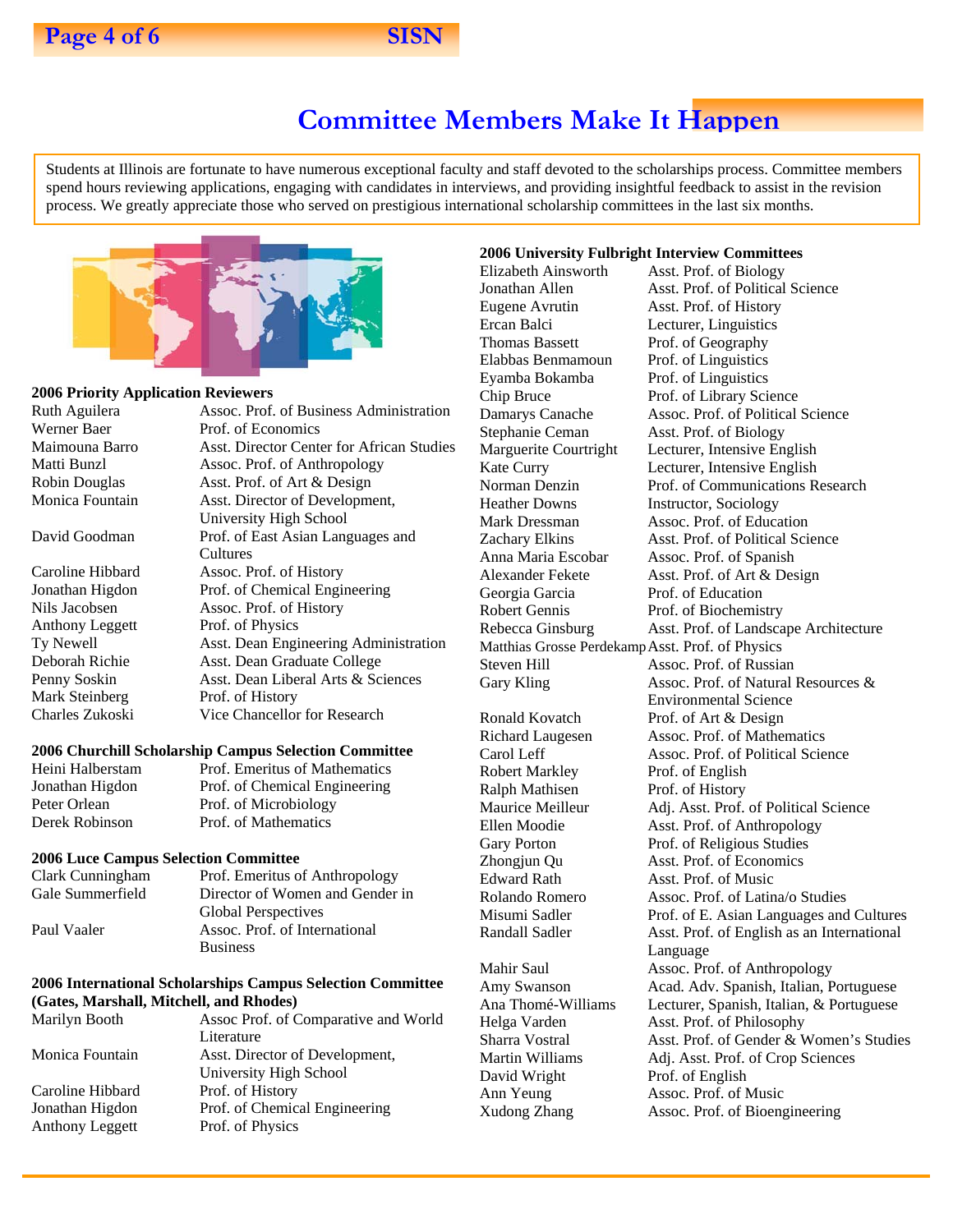















RHODES

# **Reflections and Advice - continued**

*The obvious ones hold true; start early, work hard, prepare well. Keep in mind what the selection committee wants in an applicant, and try to be that type of person. This of course means someone who is an outstanding student and has great potential in their field. But it also means someone who has interests in other areas, who has good communication and personal skills, and who has knowledge of other countries and cultures and a good international perspective on issues*.

*My tip to any applicant would be to stay true to who you are and what you believe, tell them the truth and nothing but the truth. I also would suggest that they be very clear about what they hope to accomplish through their studies, how it fits into an overall plan.* 

*Start the process early as well as your involvement with campus organizations, extra-curricular activities, etc.* 

*"Apply for lots and lots of scholarships."* 

# **Scholarships Administered**

**Fulbright** One year of study or research in any country where there is a Fulbright Commission. Some English teaching programs available. U.S. citizen seniors, graduate/professional students, and graduates are eligible to apply.

**Gates Cambridge** One to four years of study leading to a degree at Cambridge University, England. Seniors, graduate/professional students, and graduates are eligible to apply. For U.S. and non-U.S. citizens under the age of 30.

**Marshall** Two to three years of study leading to a degree at any British university. Seniors, graduate/professional students, and graduates are eligible to apply. For U.S. citizens.

**George Mitchell** One year of postgraduate study in the Republic of Ireland or Northern Ireland. Seniors, graduate/professional students, and graduates are eligible to apply. For U.S. citizens under the age of 30.

**Rhodes** One to three years of study leading to a degree at Oxford University, England. Seniors, graduate/professional students, and

graduates are eligible to apply. For U.S. and some non-U.S. citizens under the age of 24.

**Churchill** One year of postgraduate study leading to a degree in engineering, mathematics, or the sciences at Cambridge University, England. Seniors and graduate students are eligible to apply. For U.S. citizens under the age of 26.

**Luce** One year internship in East or Southeast Asia. Asia studies majors/minors or those who have been to Asia for more than 4 weeks are ineligible. Seniors, graduate/professional students, and young professionals are eligible to apply. For U.S. citizens under the age of 30.

**NSEP Undergrad** *(deadline: January 18, 2007)* Open to freshmen through seniors for summer, semester, or yearlong study in a nonwestern country. For U.S. citizens.

**NSEP Grad** *(deadline: January 30, 2007)* U.S. citizens enrolled in or applying to a graduate degree program. May include domestic language and cultural study with overseas study or all overseas study in a non-western country. Funding for 1 to 6 academic semesters.